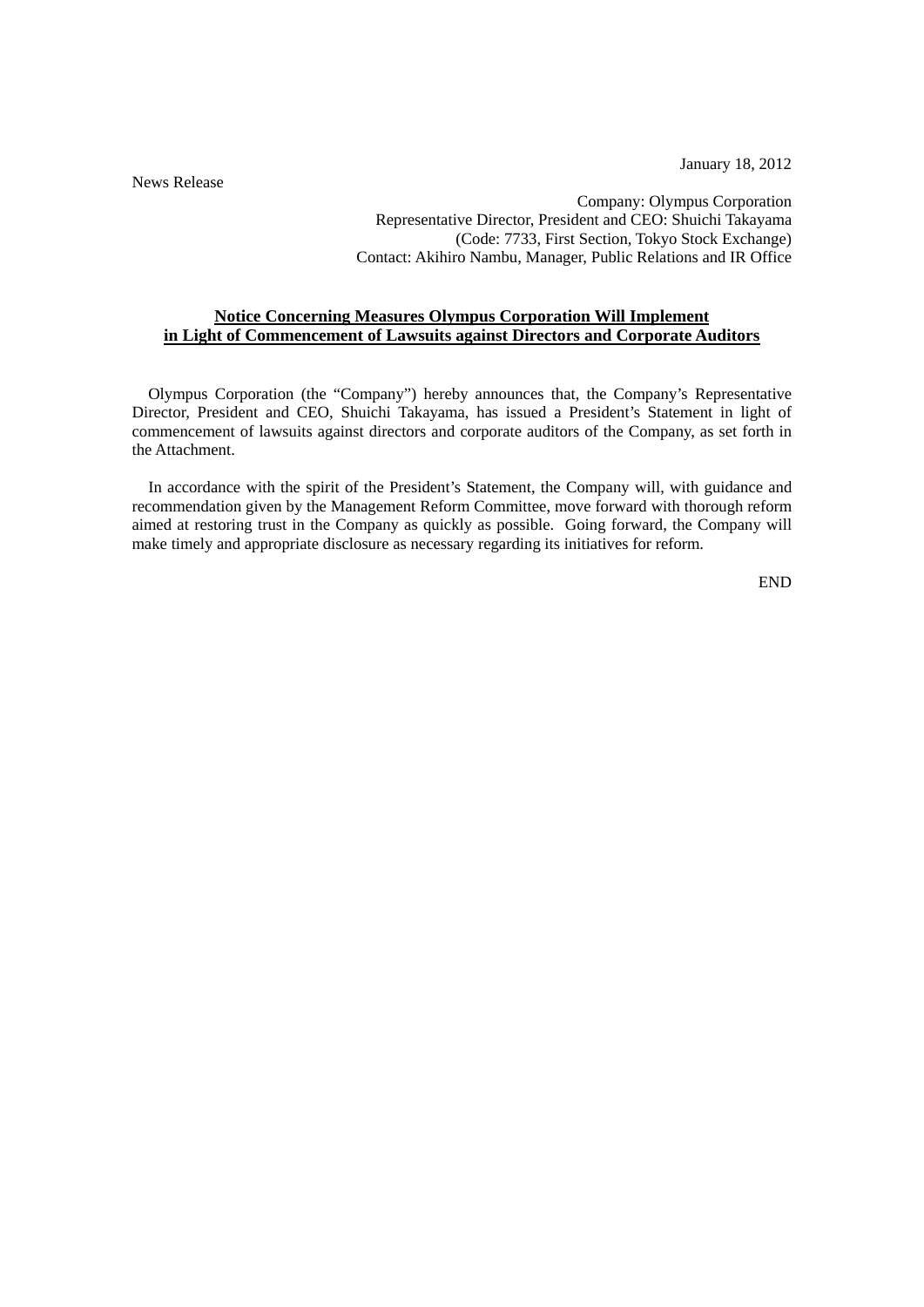To Whom It May Concern:

# **Measures Olympus Corporation Will Implement in Light of Commencement of Lawsuits against Directors and Corporate Auditors**

Shuichi Takayama Representative Director, President & CEO Olympus Corporation

## **1. Receipt of Report**

Olympus Corporation (hereinafter "Olympus") received a report on January 7, 2012, from the Director Liability Investigation Committee on the results of its investigation concerning the legal liability of current and past directors for the deferred posting of losses and the elimination of that scheme. Olympus also received a report on January 16, 2012, from the Non-Director Management Liability Investigation Committee on the results of its investigation concerning the legal liability of current and past corporate auditors, audit firms, and executive officers.

Both reports contain the conclusions that a number of current and past directors and corporate auditors are legally liable. The reports concluded that Olympus's audit firms are not legally liable.

#### **2. Commencement of Lawsuits against Directors and Corporate Auditors**

Next, I will comment on the lawsuits that Olympus has commenced against directors and corporate auditors in response to the reports mentioned above.

As was previously announced, Olympus filed a lawsuit on January 8, 2012 against current and past directors seeking compensation for damage in accordance with a unanimous resolution of the Board of Auditors. The names of the defendants and the amounts of compensation demanded are set forth in Attachment 1. I too am included among the defendants, but pursuant to the provisions of the Companies Act, the corporate auditors rather than the representative director are representing Olympus in the lawsuits.

In addition, Olympus filed a lawsuit on January 17, 2012, against current and past corporate auditors seeking compensation for damage in accordance with a unanimous resolution of the Board of Directors. The names of the defendants and the amounts of compensation demanded are set forth in Attachment 2. I am representing Olympus in my capacity as a representative director in the case against the corporate auditors, as is usually done.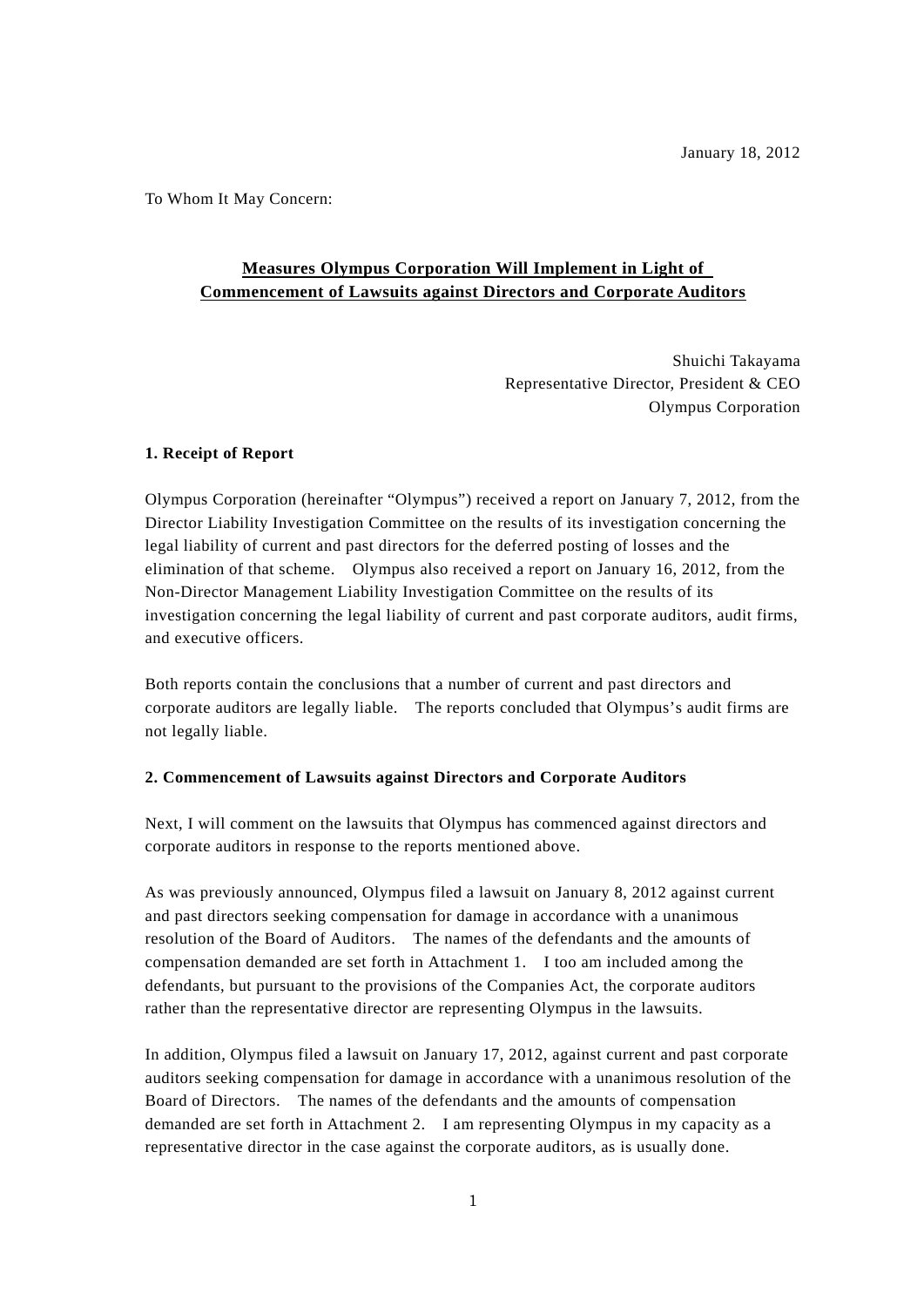The two lawsuits are based on the results of the investigations conducted by the attorneys-atlaw appointed by Olympus's outside directors to the Director Liability Investigation Committee and the Non-Director Management Liability Investigation Committee (collectively referred to as the "Liability Investigation Committees"). The Liability Investigation Committees were established pursuant to a resolution of the Board of Directors adopted on December 14, 2011. The members of the Liability Investigation Committees will conduct the lawsuits as Olympus's attorneys. Olympus is grateful to the committee members for performing the investigations in a short period.

The lawsuits were filed against a number of current directors, including myself, and accordingly, the following measures will be taken to prevent conflicts of interest:

- (1) The lawsuit against directors seeking compensation for damage will be handled by the Office of Auditors, which operates completely independently of direction the President or other executive members;
- (2) Directors who are named as defendants in the lawsuit are prohibited from accessing any records relating to the lawsuit;
- (3) Directors who are named as defendants in the lawsuit will not participate in any decisions concerning the lawsuit, including with respect to such matters as policies regarding prosecution of the case, selection, discharge, and compensation of attorneys, and settlement discussions; and
- (4) To ensure the effectiveness of the above measures, the Management Reform Committee will perform supervision. Specifically, the Management Reform Committee will appoint independent attorneys-at-law with no relationship with Olympus to conduct periodic investigations, and if they find any interference with the investigations or breach of the above provisions, they will publicly announce their findings in accordance with the instructions of the Management Reform Committee and remedy them.

#### **3. Convocation of Extraordinary General Shareholders Meeting**

Next, I will discuss the convocation of an extraordinary general shareholders meeting.

After subjecting the deferred posting of losses and the elimination of that scheme to proper accounting, on December 14, 2011, Olympus filed the quarterly securities report for the second quarter of the fiscal year ending March 2012 and amendments to the past securities reports. In addition, as mentioned above, following investigations by specialists concerning the deferred posting of losses and the elimination of that scheme, Olympus filed lawsuits pursuing the legal liability of current and past directors and corporate auditors.

In light of the time necessary to correct its financial statements and establish new systems within Olympus, Olympus is making preparations to hold an extraordinary general shareholders meeting in the second half of April 2012.

At that meeting, Olympus will report on these developments to its shareholders and the shareholders will elect new directors and corporate auditors.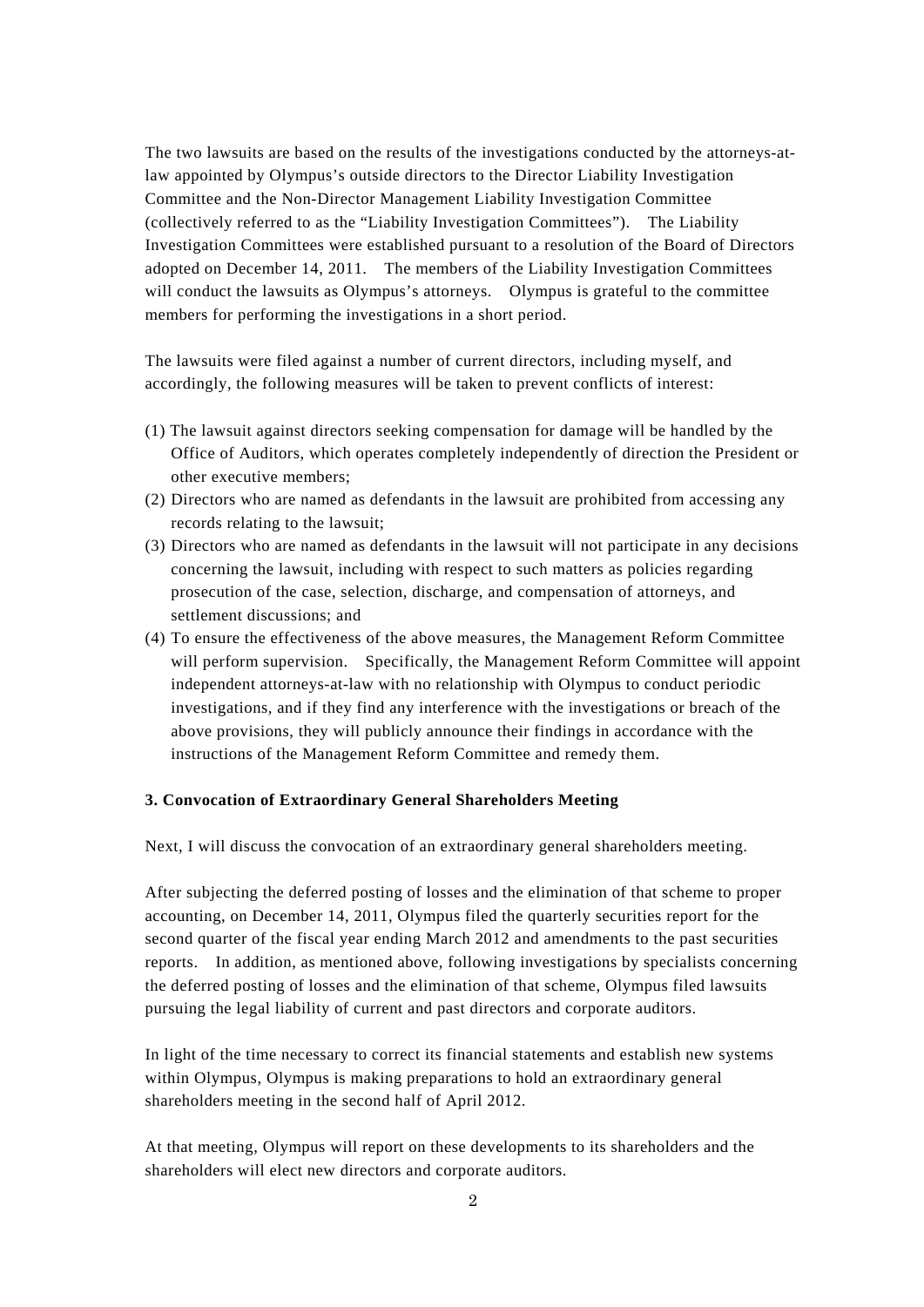#### **4. Establishment of Nominating Committee**

The shareholders will elect new directors and corporate auditors at the extraordinary general shareholders meeting scheduled for the second half of April 2012. While Olympus will nominate candidates, the nomination of candidates will not be performed by the Board of Directors directly but will be entrusted to a nominating committee. With the approval of the Management Reform Committee, Olympus established a Nominating Committee by a resolution of the Board of Directors on January 16, 2012, and appointed outside directors Yasuo Hayashida and Hiroshi Kuruma to the committee.

The Nominating Committee, commissioned by the Board of Directors, will work under the guidance of the Management Reform Committee to select the candidate directors and corporate auditors to be proposed at the extraordinary general shareholders meeting. When determining the agenda of the extraordinary general shareholders meeting, the Board of Directors will respect the decisions of the Nominating Committee to the greatest extent possible. The Nominating Committee and the Management Reform Committee will conduct a broad search of candidates from both inside and outside Olympus and conduct interviews, and if assistance or funds for expenses are necessary, Olympus will provide its full cooperation. Even if those directors who are not members of the Nominating Committee express their opinions to assist in the decision-making of the Nominating Committee upon request of the Nominating Committee, they will not engage in any specific participation concerning determination of the candidates. If any non-member directors improperly interfere with the decision-making by the members of the Nominating Committee, upon request of the Nominating Committee or in accordance with the instructions of the Management Reform Committee, the Nominating Committee will publicly announce these matters and remedy them.

#### **5. Timing of Replacement of Directors and Corporate Auditors**

In accordance with the policy announced on December 7, 2011, current directors who were named as defendants by Olympus in the lawsuit will step down, regardless of their personal views or claims in court, in a timely manner that does not interfere with the management of Olympus. Specifically, after measures are taken for handover of crisis management and normal operations, the current directors named as defendants will resign as of the end of the extraordinary general shareholders meeting. The current corporate auditors who were named as defendants by Olympus in the lawsuit will also resign as soon as possible after measures are taken for handover.

Also, in accordance with the announced policy, other directors will be replaced at an appropriate time after striving for a goal for reconstruction by addressing the corporate crisis in light of recommendations from the Third Party Committee. The specific timing of the replacement will be left to the determination of the Nominating Committee, the Management Reform Committee and the shareholders as indicated at the general shareholders meeting.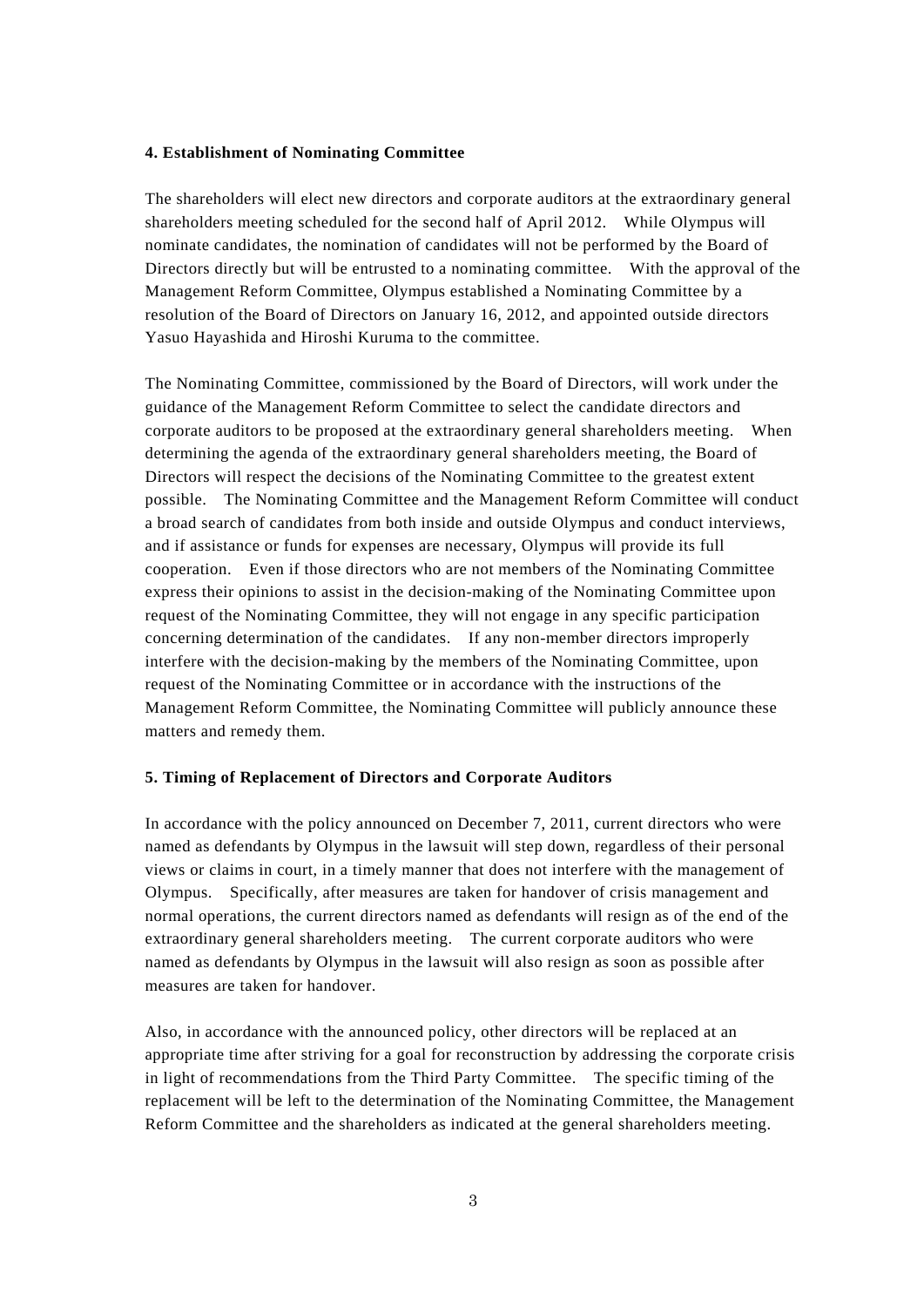The following shall apply with respect to the performance of duties by current directors who were sued by Olympus until their resignation:

- (1) Work will be performed in the ordinary manner with respect to those day-to-day operations not involving conflicts of interest;
- (2) With respect to the reform of governance structures and the formulation of a business reconstruction plan to be reported on and proposed at the general shareholders meeting, while directors will give advice and express their opinions as necessary, they will not actively participate or make proposals to the Board of Directors; and
- (3) Directors will be subject to supervision by the Management Reform Committee of their performance of work duties as a whole, including the above, and when they are given instructions, they will comply with them to the greatest extent possible. Specifically, the directors will periodically report on the status of their performance of work duties, and upon request from a member of the Management Reform Committee, members and advisers to the Management Reform Committee will attend meetings of the Board of Directors and other key internal meetings.

#### **6. Progress of Discussion Regarding Governance Structures**

Olympus's governance structures going forward will be decided by the new directors to be appointed at the extraordinary general shareholders meeting, but as announced earlier, the current directors are also continuing their discussion, in light of the shortcomings revealed in the series of events, with respect to governance, internal controls and compliance. For example, as indicated in Attachment 3, the current directors is discussing such matters as composing the majority of the Board of Directors of highly independent outside directors, and establishing an independent committee composed of outside directors, which will be given the authority in regards to the nomination of candidates for president and director, as well as their compensation. The results of these discussions will be proposed to the candidate directors, and if their approval is obtained and final approval is obtained from the Management Reform Committee, the current directors will explain the results to the extraordinary general shareholders meeting. If the candidate directors nominated by Olympus are elected at the extraordinary general shareholders meeting, the results will be implemented as Olympus's governance structure after the meeting.

The Management Reform Committee has been delegated with the task of hearing the opinions of outside stakeholders and making a determination concerning Olympus's proposals to the extraordinary general shareholders meeting. Specifically, a point of contact for the submission of written opinions is established, measures are taken to prevent executive members from viewing the opinions, and the Management Reform Committee will review the opinions received. Please check Olympus's website for information on where to submit written opinions.

We would sincerely like to ask for the continued support and guidance of all of you.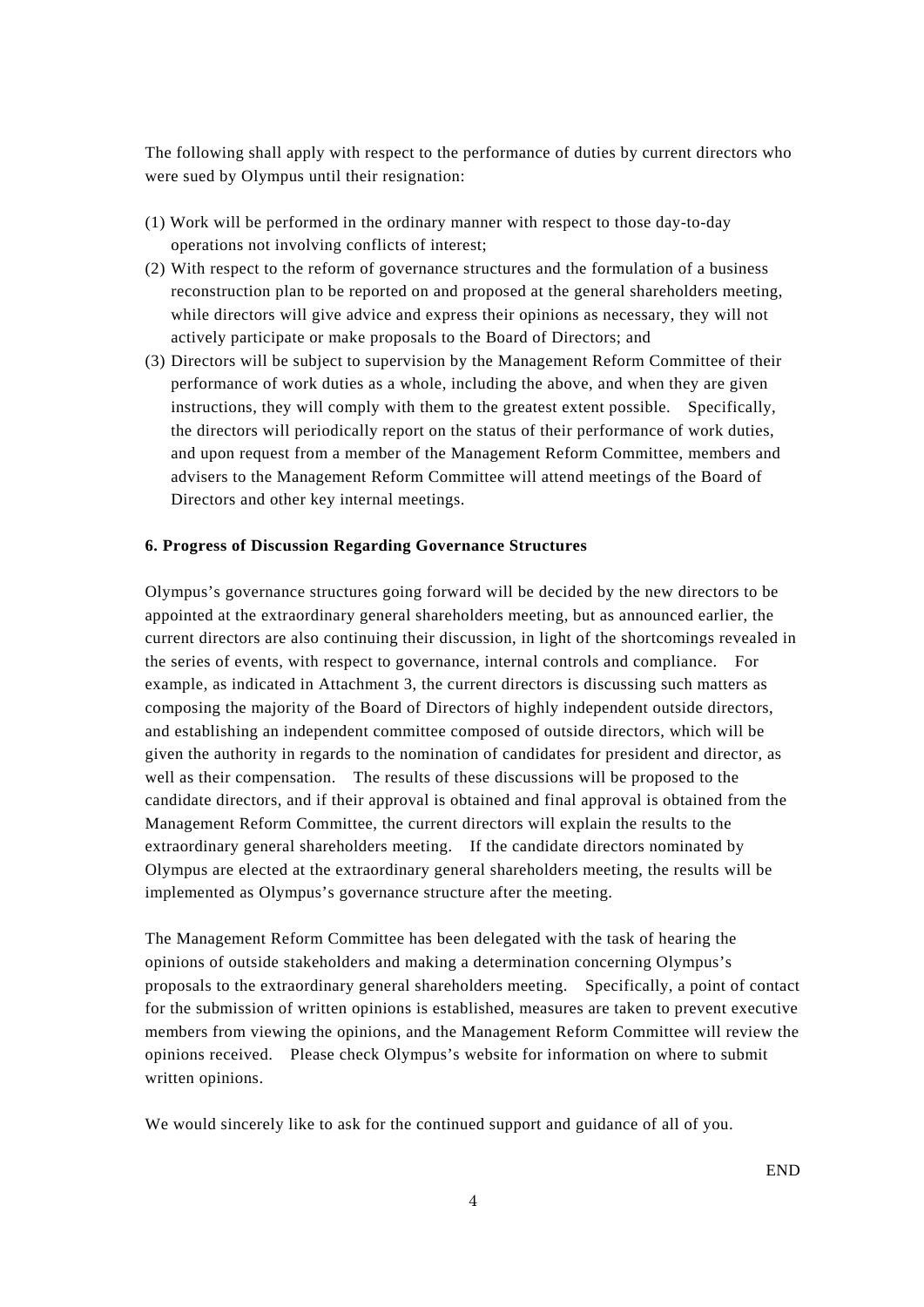January 10, 2012

News Release

Company: Olympus Corporation Representative Director, President and CEO: Shuichi Takayama (Code: 7733, First Section, Tokyo Stock Exchange) Contact: Akihiro Nambu, Manager, Public Relations and IR Office

## **Notice Concerning Receipt of Director Liability Investigation Committee Report, Commencement of Lawsuits for Damages against Current and Past Directors of the Company, and Measures to Be Taken by the Company**

1. Receipt of Director Liability Investigation Committee Report

Olympus Corporation (the "Company") received the report issued by the Director Liability Investigation Committee (Chairman: Kazuo Tezuka, attorney-at-law) (the "Report") on January 7, 2012.

### 2. Commencement of Lawsuits for Damages against Current and Past Directors of the Company

As announced in the press release "Notice Concerning Measures Olympus Corporation Will Implement in Light of the Third Party Committee Report" published on December 7, 2011, the Company established the Director Liability Investigation Committee the independence of which is assured through its being composed of attorneys-at-law with no interests in the Company, and had the Director Liability Investigation Committee carry out an investigation of whether current and past directors engaged in conduct that constitutes a breach of the duty of due care or other fiduciary duties of a director in regard to the Company's past deferred posting of losses and related series of issues, and their liability for such series of issues. In addition, as announced in the press release "Notice Concerning Investigation Regarding Past Dividend Payments" published on December 16, 2011, the Company also had the Director Liability Investigation Committee to investigate and deliberate whether the directors at that time engaged in conduct that constitutes a breach of the duty of due care or other fiduciary duties of a director in regard to the past dividend payments.

Upon receiving the Report, the Board of Auditors of the Company considered the necessity for lawsuits against the current and past directors. As a result, the Board of Auditors unanimously decided on January 7, 2012 to bring lawsuits for a part of the damages against the following current and past directors in accordance with the Report and upon considering the ability to pay, degree of involvement in the causes of the liabilities and other factors, of each director. The Company hereby announces that the Company (represented by the auditors, not by the representative director, pursuant to the provisions of the Companies Act) brought lawsuits against the current and past directors in the Tokyo District Court on January 8, 2012 as follows:

| Names of Current and Past Directors | <b>Amount of Claims</b> |
|-------------------------------------|-------------------------|
| Toshiro Shimoyama                   | JPY1,000 million        |
| Masatoshi Kishimoto                 | JPY1,000 million        |
| Tsuyoshi Kikukawa                   | JPY3,610 million        |
| Hideo Yamada                        | JPY3,010 million        |
| Hisashi Mori                        | JPY2,810 million        |
| Makoto Nakatsuka                    | JPY110 million          |
| Atsushi Yusa                        | JPY250 million          |
| Hiroyuki Furihata                   | JPY250 million          |
| Masaaki Terada                      | JPY500 million          |
| Tatsuo Nagasaki                     | JPY500 million          |
| Masaharu Okubo                      | JPY500 million          |
| Kazuhisa Yanagisawa                 | JPY500 million          |
| Haruhito Morishima                  | JPY500 million          |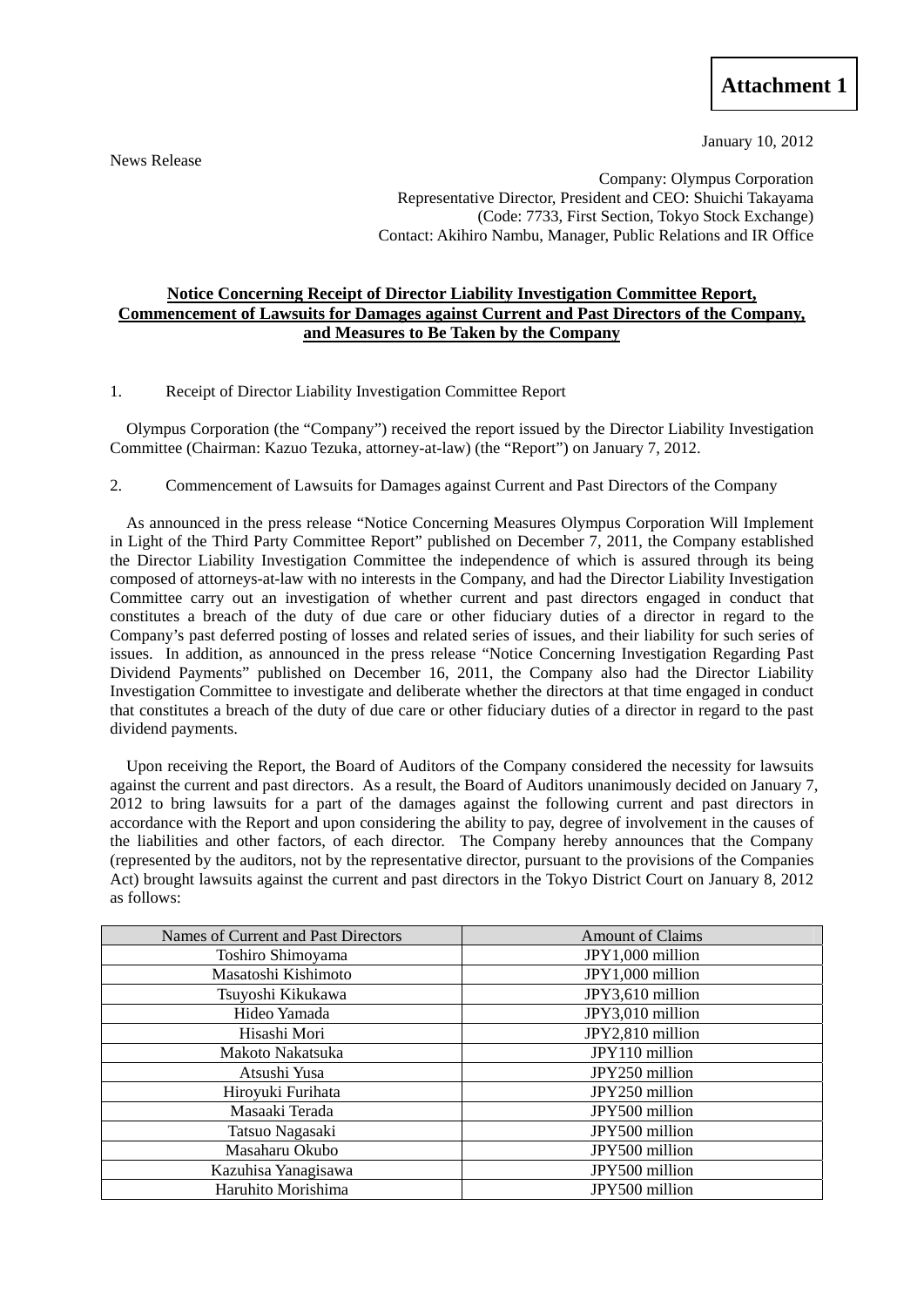| Shuichi Takayama  | JPY500 million |
|-------------------|----------------|
| Takashi Tsukaya   | JPY500 million |
| Rikiya Fujita     | JPY250 million |
| Masanobu Chiba    | JPY250 million |
| Junichi Hayashi   | JPY250 million |
| Hironobu Kawamata | JPY250 million |

(Note 1) In addition to the above, the Company claims delay damages with respect to the above amounts accruing at 5% per annum from the day after the day of service of complaints to the completion of payment.

(Note 2) Each of the above amounts constitutes a joint and several liability of each of the directors who is found liable for each of the causes of liabilities. Therefore, the maximum amount that the Company may be entitled to be paid from the above directors is JPY3,610 million (and delay damages thereon).

The Company will make timely and appropriate disclosure as necessary with respect to the lawsuits. While the impact of the lawsuits on the forecast of financial results of the Company for the fiscal year ending March 2012 is unforeseeable, the Company will immediately disclose any impact in the case where it becomes foreseeable during the progress of the lawsuits.

## 3. Measures to Be Taken by the Company

In the press release "Notice Concerning Measures Olympus Corporation Will Implement in Light of the Third Party Committee Report" published on December 7, 2011, the Company already announced that the directors who are found liable by the Director Liability Investigation Committee will step down, regardless of their personal views or claims in court, in a timely manner that does not interfere with the management of the Company. In response to the fact that the Company has brought lawsuits for damages against certain current directors in accordance with the Report, all the current directors who are found liable and have been sued by the Company will resign as of the end of the extraordinary general shareholders meeting that is scheduled to be held around March or April 2012 in a manner that does not interfere with the management of the Company and on the condition that they conclude a handover of their respective duties.

END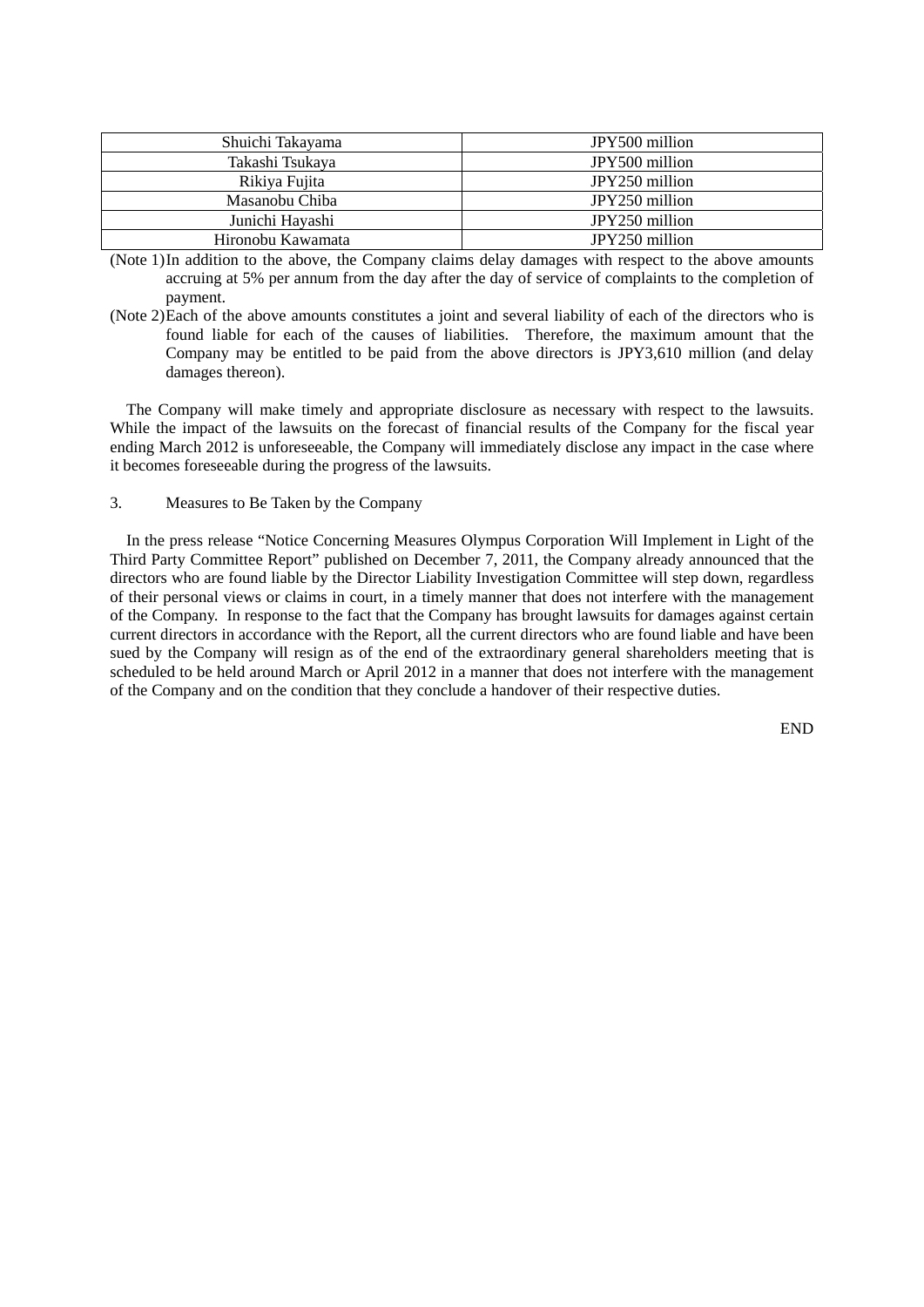January 17, 2012

News Release

Company: Olympus Corporation Representative Director, President and CEO: Shuichi Takayama (Code: 7733, First Section, Tokyo Stock Exchange) Contact: Akihiro Nambu, Manager, Public Relations and IR Office

## **Notice Concerning Decision and Commencement of Lawsuits for Damages against Current and Past Corporate Auditors of the Company**

As announced in the press release "Notice Concerning Receipt of Non-Director Management Liability Investigation Committee" published on January 17, Olympus Corporation (the "Company") received the report issued by the Non-Director Management Liability Investigation Committee (Chairman: Akira Watanabe, attorney-at-law) (the "Report") on January 16, 2012.

Upon receiving the Report, the Board of Directors of the Company considered the necessity for lawsuits against the current and past corporate auditors, audit firms and executive officers. As a result, the Board of Directors decided on January 16, 2012 to bring lawsuits for damages against the following current and past corporate auditors in accordance with the Report. The Company hereby announces that the Company has brought lawsuits, upon considering the ability to pay and other factors of each corporate auditor, for a part of damages against the current and past corporate auditors in the Tokyo District Court today as follows:

| Names of Current and Past Corporate Auditors | <b>Amount of Claims</b> |
|----------------------------------------------|-------------------------|
| Minoru Ohta                                  | JPY500 million          |
| Tadao Imai                                   | JPY500 million          |
| Katsuo Komatsu                               | JPY500 million          |
| Makoto Shimada                               | JPY500 million          |
| Yasuo Nakamura                               | JPY500 million          |

(Note 1) In addition to the above, the Company claims delay damages with respect to the above amounts accruing at 5% per annum from the day after the day of service of complaints to the completion of payment.

(Note 2) Each of the above amounts constitutes a joint and several liability of each of the corporate auditors who is found liable for each of the causes of liabilities and each of the directors who was sued for damages by the Company on January 8, 2012. As each of those amounts is claimed as partial damages, the maximum amount that the Company may be entitled to be paid from the above corporate auditors is JPY1,000 million (and delay damages thereon).

The Company will make timely and appropriate disclosure as necessary with respect to the lawsuits. While the impact of the lawsuits on the forecast of financial results of the Company for the fiscal year ending March 2012 is unforeseeable, the Company will immediately disclose any impact in the case where it becomes foreseeable during the progress of the lawsuits.

END